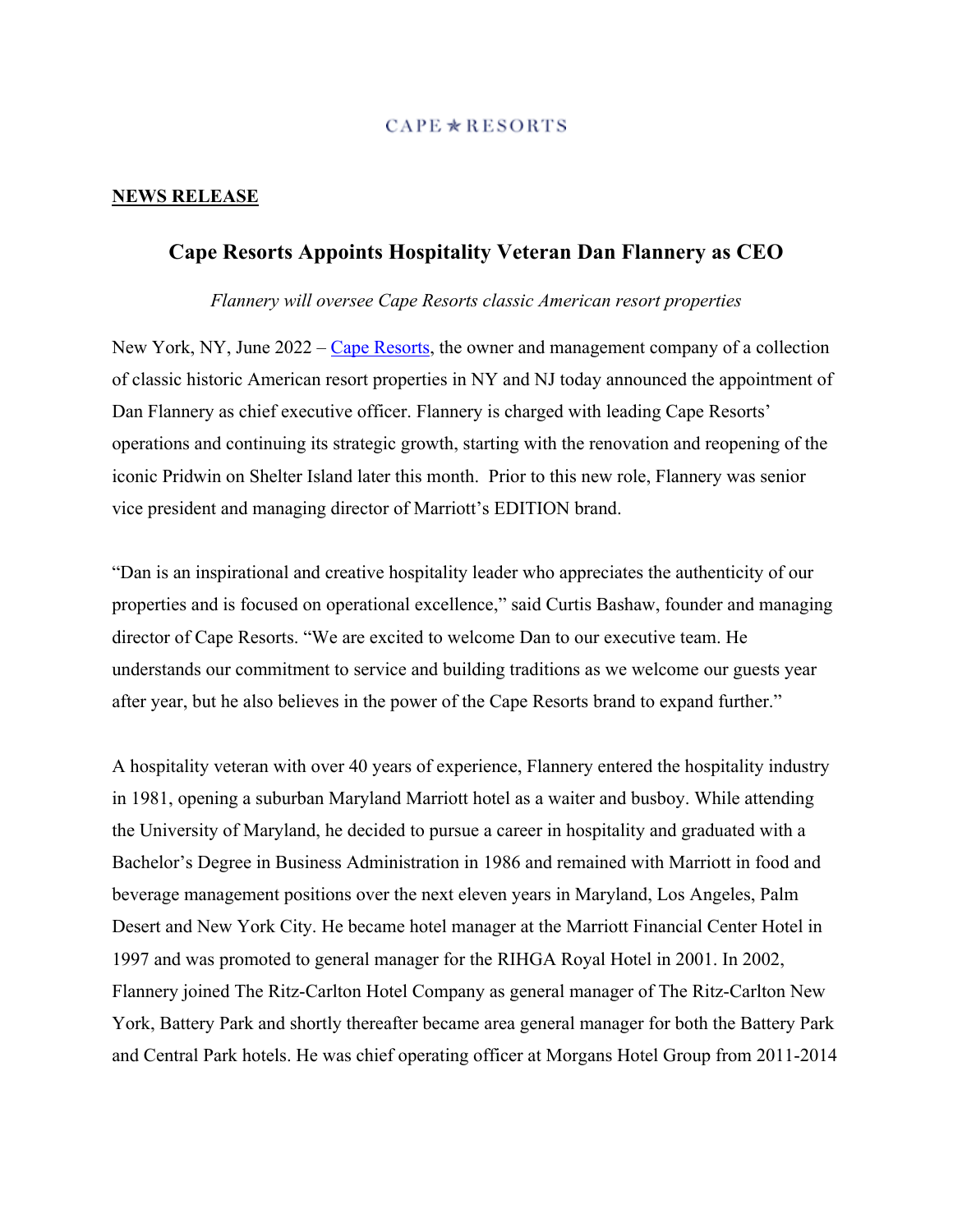before returning to Marriott as senior vice president and managing director of EDITION, the award winning lifestyle brand he helped create and launch in 2009.

Over his career, Flannery also helped to develop some of Marriott's most successful concept restaurants. In 1998, he partnered with celebrity chef, Roy Yamaguchi, to open the highly acclaimed Roy's New York at the Marriott Financial Center and in 2007 opened BLT Market at The Ritz-Carlton New York, Central Park with acclaimed chef, Laurent Tourondel. EDITION has some of the most successful restaurants and bars in the Marriott portfolio.

"I am excited to work with Cape Resorts and its collection of iconic American properties," shared Flannery. "It's special to work with properties with such rich histories, tradition, and culinary operations, including Congress Hall, the country's oldest seaside resort and Beach Plum Farm, a 62-acre working farm which provides ingredients to Cape Resorts properties. The company's portfolio of hotels and properties includes several distinct guest experiences. I look forward to contributing to this next chapter of Cape Resorts reputation for excellence."

Dan currently serves on Pennsylvania State University's School of Hospitality Management Advisory Board. He resides in Verona, New Jersey with his wife of seventeen years, Jessica, and his children, Ryan, Katie and Lauren.

### ###

## **Cape Resorts**

Cape Resorts is an experienced hospitality owner, operator and redeveloper of classic American resorts in New York and New Jersey.

Cape Resorts has become synonymous with building tremendous guest loyalty by providing memory making traditions and simple luxuries at its iconic properties. With an expertise in adaptive reuse and historic preservation, Cape Resorts was founded in 1988 to undertake the restoration and reopening of The Virginia Hotel in Cape May, NJ. From there, the company completed its awarding winning renovation of Congress Hall, America's oldest seaside resort.